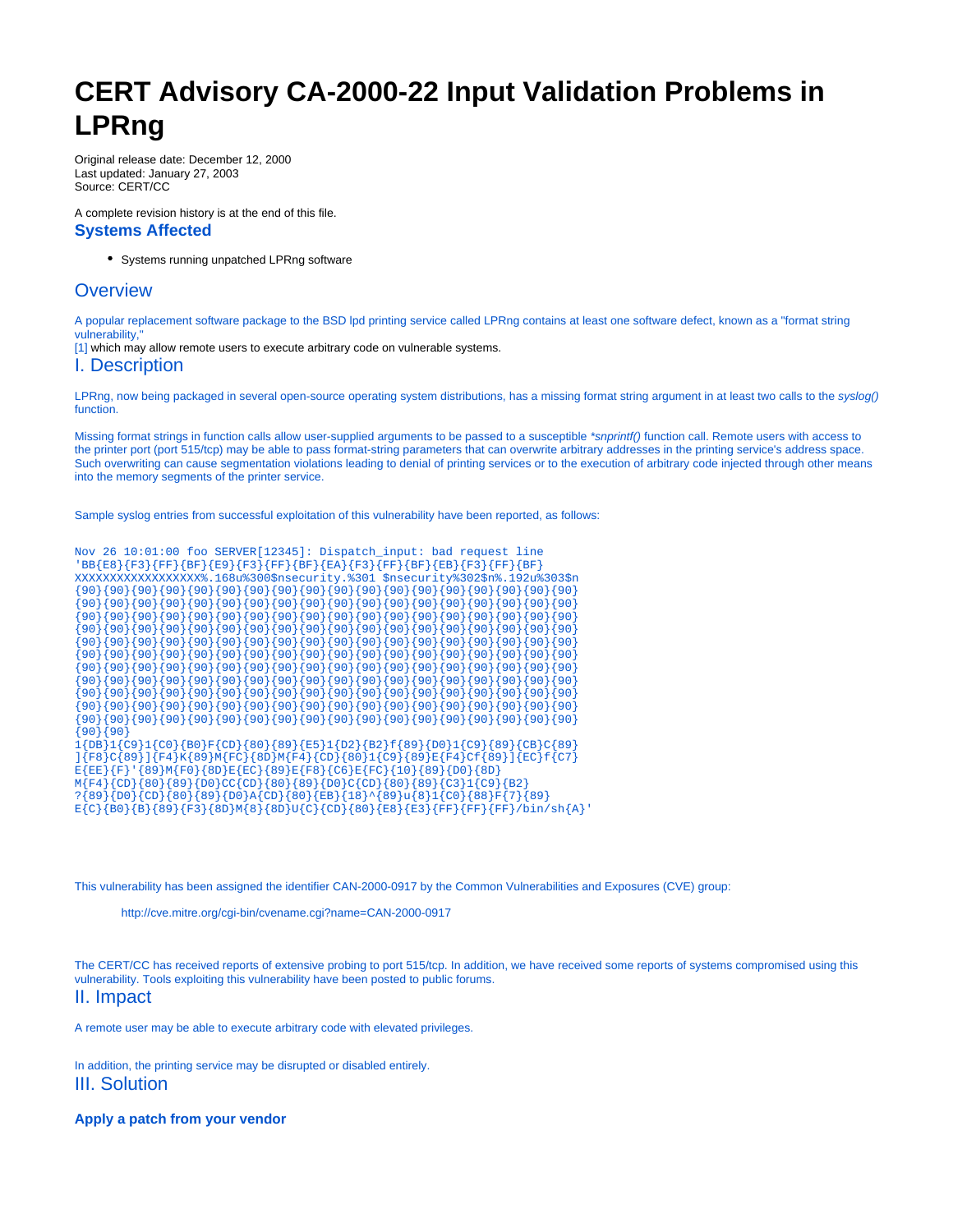Upgrade to a non-vulnerable version of LPRng (3.6.25), as described in the vendor sections below. Alternately, you can obtain the version of LPRng which fixes the missing format string at:

<ftp://ftp.astart.com/pub/LPRng/LPRng/LPRng-3.6.25.tgz>

#### **Disallow access to printer service ports (typically 515/tcp) using firewall or packet-filtering technologies**

Blocking access to the vulnerable service will limit your exposure to attacks from outside your network perimeter. However, the vulnerability would still allow local users to gain privileges they normally shouldn't have; in addition, blocking port 515/tcp at a network perimeter would still allow any remote user inside the perimeter to exploit the vulnerability.

Appendix A. Vendor Information **Apple**

Apple has conducted an investigation and determined that Mac OS X Public Beta and Mac OS X Server do not use LPRng and are therefore not vulnerable to this exploitation.

#### **Caldera OpenLinux**

See CSSA-2000-033.0 "format bug in LPRng" at:

[http://www.calderasystems.com/support/security/advisories/CSSA-2000-033.0.txt](http://www.calderasystems.com/support/security/advisories/CSSA-2000-033.0.txt
)

#### **Compaq Computer Corporation**

Compaq Tru64 UNIX S/W is not vulnerable. **FreeBSD**

FreeBSD does not include LPRng in the base system. Older versions of FreeBSD included a vulnerable version of LPRng in the Ports Collection but this was corrected almost 2 months ago, prior to the release of FreeBSD 4.2. See FreeBSD Security Advisory 00:56 ( [ftp://ftp.FreeBSD.org/pub/FreeBSD/CERT/advisories/FreeBSD-SA-00:56.lprng.asc\)](ftp://ftp.FreeBSD.org/pub/FreeBSD/CERT/advisories/FreeBSD-SA-00:56.lprng.asc) for more information.

## **Hewlett-Packard Company**

This does not apply to HP; HP does not ship LPRng on HP-UX. **IBM**

IBM's AIX operating system is not vulnerable to this security exploit. **Microsoft Corporation**

Microsoft doesn't use LPRng in any of its products, so no Microsoft products are affected by the vulnerability.

**NetBSD**

NetBSD does not include LPRng in the base system; however we do have a third-party package of LPRng-3.6.8 which is vulnerable. There's work underway to upgrade it to a non-vulnerable version.

**OpenBSD**

OpenBSD does not ship lprng. **RedHat**

LPRng Version 3.6.24 and earlier is vulnerable.

See RHSA-2000:065 at:

<http://www.redhat.com/support/errata/RHSA-2000-065.html>

## **SGI**

IRIX does not contain LPRng support. **SuSE**

SuSE is not vulnerable. Please see additional comments at:

<http://lists.suse.com/archives/suse-security/2000-Sep/0259.html>

# <span id="page-1-0"></span>References

1. VU#382365: LPRng can pass user-supplied input as a format string parameter to syslog() calls, CERT/CC, 10/06/2000, [http://www.kb.](http://www.kb.cert.org/vuls/id/382365) [cert.org/vuls/id/382365](http://www.kb.cert.org/vuls/id/382365)